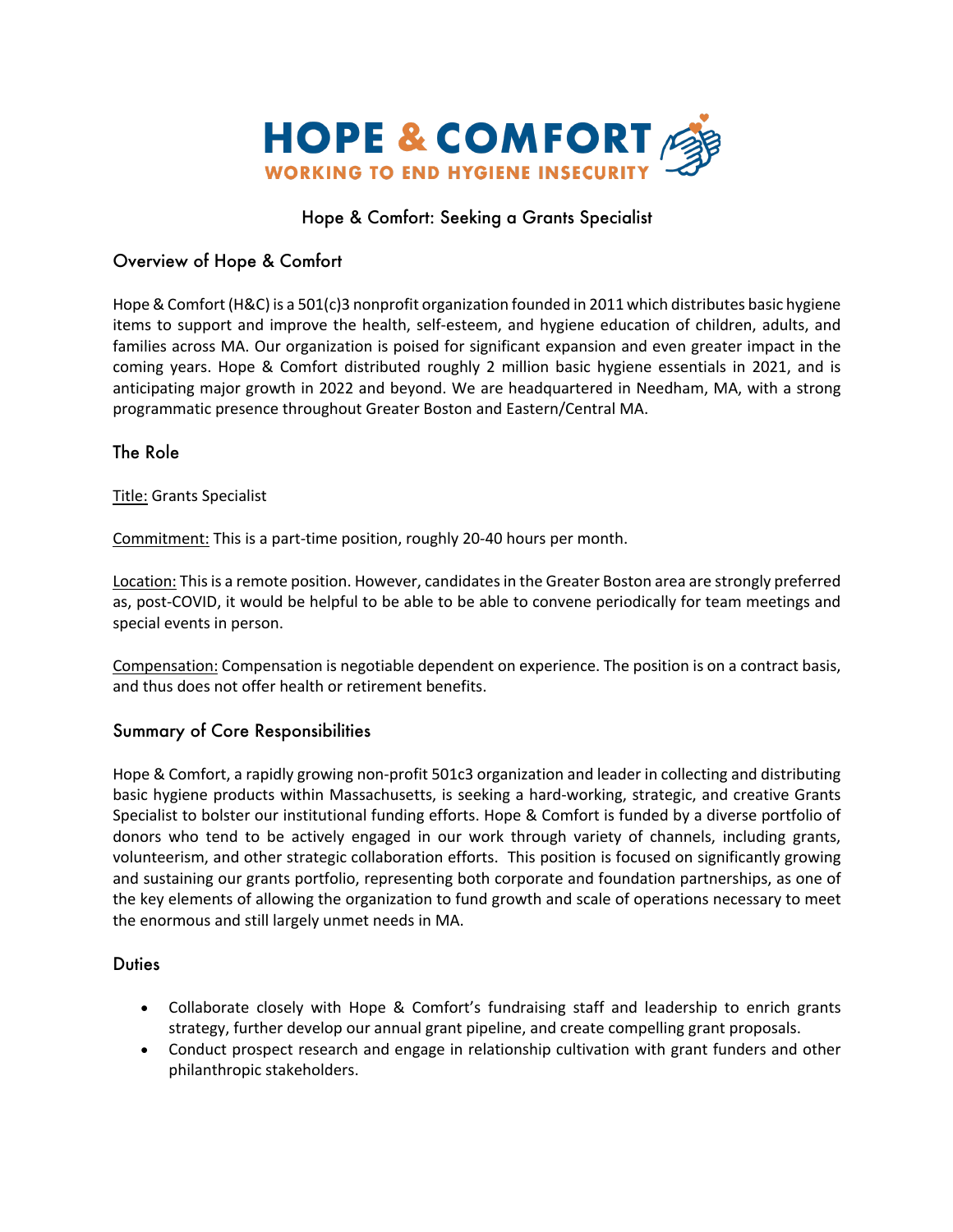- Write, edit, and submit grant proposals, reports, and other deliverables including grants budgets.
- Share knowledge of the institutional funding landscape and emerging trends in grant funding.
- Advise and prepare colleagues and/or Board Members for upcoming correspondence, meetings, and/or events with grant-related stakeholders as needed.
- Participate in periodic Hope & Comfort team meetings (may include select staff meetings, Board meetings, etc).

### Qualifications and Skills

- Passion for our mission to end hygiene insecurity; deep understanding of the nonprofit sector and basic needs landscape.
- Highest integrity and excellence in working both independently and in team environments.
- Strong and strategic verbal and written communication skills, both formal (i.e., proposals) and informal (i.e., email correspondence). *Note:* Writing samples will be requested at a later stage in the application process.
- Ability to think creatively and out of the box to help develop and steward transformational corporate/foundation funding opportunities.
- Exceptional organizational skills in managing deadlines, concurrent projects and tasks, etc.
- Outstanding analytical skills in synthesizing complex information, commanding program data and budgets, etc.
- Previous Work Experience: Mission-driven and/or nonprofit fundraising experience is required. Knowledge of the local philanthropic community and landscape is a major plus.

#### Important Note

This is a job description that is intentionally written to allow for flexibility. If you are interested in applying, we encourage you to think broadly about what your background and skill set may offer our nimble and innovative organization, and communicate these areas in your application materials. For example:

- *\*Priority: Applicants with seasoned experience in philanthropy, especially in the Greater Boston/Massachusetts region and/or nationally:* We are actively looking to expand our philanthropic relationships to position the organization for larger grants, multiyear funding, higher-profile funding and partnerships, and strategic other collaborations. If you are an applicant who brings experience in this realm, we are especially eager to lean into your expertise and grow under your skilled leadership.
- *Applicants with data and research skills:* Data about Hope & Comfort's community distributions is meticulously kept in house, but requires greater codification to leverage in more strategic ways for grants purposes. If you have a background in data and research — with a focus on nonprofit organizations, social impact research, and/or data-driven monitoring, evaluation, and quality improvements — we are very open to candidates at all levels who have the ability and desire to work with existing staff to systemize organizational data, particularly data that is pertinent to enhancing funding opportunities.